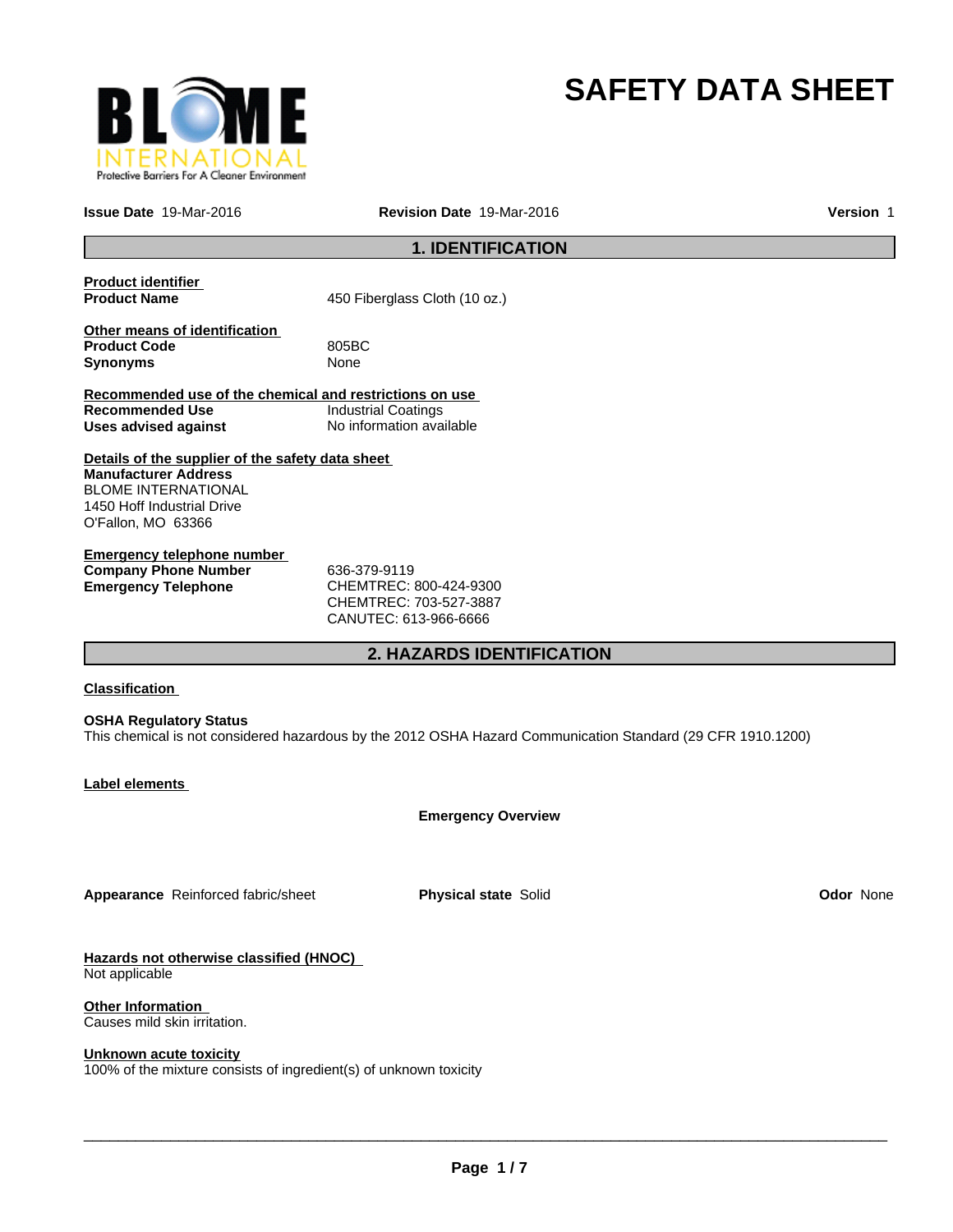## **3. COMPOSITION/INFORMATION ON INGREDIENTS**

 $\overline{\phantom{a}}$  ,  $\overline{\phantom{a}}$  ,  $\overline{\phantom{a}}$  ,  $\overline{\phantom{a}}$  ,  $\overline{\phantom{a}}$  ,  $\overline{\phantom{a}}$  ,  $\overline{\phantom{a}}$  ,  $\overline{\phantom{a}}$  ,  $\overline{\phantom{a}}$  ,  $\overline{\phantom{a}}$  ,  $\overline{\phantom{a}}$  ,  $\overline{\phantom{a}}$  ,  $\overline{\phantom{a}}$  ,  $\overline{\phantom{a}}$  ,  $\overline{\phantom{a}}$  ,  $\overline{\phantom{a}}$ 

#### **Substance**

The product contains no substances which at their given concentration, are considered to be hazardous to health.

| <b>Chemical Name</b>                                                       |                        | <b>CAS No</b>                                                                                                               | Weight-%                                                                                                                                                                         |
|----------------------------------------------------------------------------|------------------------|-----------------------------------------------------------------------------------------------------------------------------|----------------------------------------------------------------------------------------------------------------------------------------------------------------------------------|
| Glass, oxide, chemicals *                                                  |                        | 65997-17-3                                                                                                                  | $60 - 100$                                                                                                                                                                       |
|                                                                            |                        | *The exact percentage (concentration) of composition has been withheld as a trade secret.                                   |                                                                                                                                                                                  |
|                                                                            |                        | <b>4. FIRST AID MEASURES</b>                                                                                                |                                                                                                                                                                                  |
| <b>Description of first aid measures</b>                                   |                        |                                                                                                                             |                                                                                                                                                                                  |
| <b>General advice</b>                                                      |                        | use or safety data sheet if possible). If symptoms persist, call a physician.                                               | In case of accident or unwellness, seek medical advice immediately (show directions for                                                                                          |
| Eye contact                                                                |                        | symptoms persist, call a physician.                                                                                         | Keep eye wide open while rinsing. Immediately flush with plenty of water. After initial<br>flushing, remove any contact lenses and continue flushing for at least 15 minutes. If |
| <b>Skin contact</b>                                                        | before reuse.          |                                                                                                                             | Wash off immediately with soap and plenty of water while removing all contaminated<br>clothes and shoes. If symptoms persist, call a physician. Wash contaminated clothing       |
| <b>Inhalation</b>                                                          |                        | Avoid direct contact with skin. Use barrier to give mouth-to-mouth resuscitation. If<br>symptoms persist, call a physician. | Remove to fresh air. If breathing is irregular or stopped, administer artificial respiration.                                                                                    |
| Ingestion                                                                  |                        |                                                                                                                             | Call a physician or poison control center immediately. Do not induce vomiting without<br>medical advice. Rinse mouth. Never give anything by mouth to an unconscious person.     |
| Self-protection of the first aider                                         |                        | Use personal protective equipment as required.                                                                              |                                                                                                                                                                                  |
| Most important symptoms and effects, both acute and delayed                |                        |                                                                                                                             |                                                                                                                                                                                  |
| <b>Symptoms</b>                                                            |                        | May cause redness and tearing of the eyes. May cause skin irritation.                                                       |                                                                                                                                                                                  |
| Indication of any immediate medical attention and special treatment needed |                        |                                                                                                                             |                                                                                                                                                                                  |
| Note to physicians                                                         | Treat symptomatically. |                                                                                                                             |                                                                                                                                                                                  |

# **5. FIRE-FIGHTING MEASURES**

**Suitable extinguishing media**

Use extinguishing measures that are appropriate to local circumstances and the surrounding environment.

**Unsuitable extinguishing media** CAUTION: Use of water spray when fighting fire may be inefficient.

#### **Specific hazards arising from the chemical**

No information available.

**Explosion data Sensitivity to Mechanical Impact** None. **Sensitivity to Static Discharge** None.

#### **Protective equipment and precautions for firefighters**

As in any fire, wear self-contained breathing apparatus pressure-demand, MSHA/NIOSH (approved or equivalent) and full protective gear.

# **6. ACCIDENTAL RELEASE MEASURES**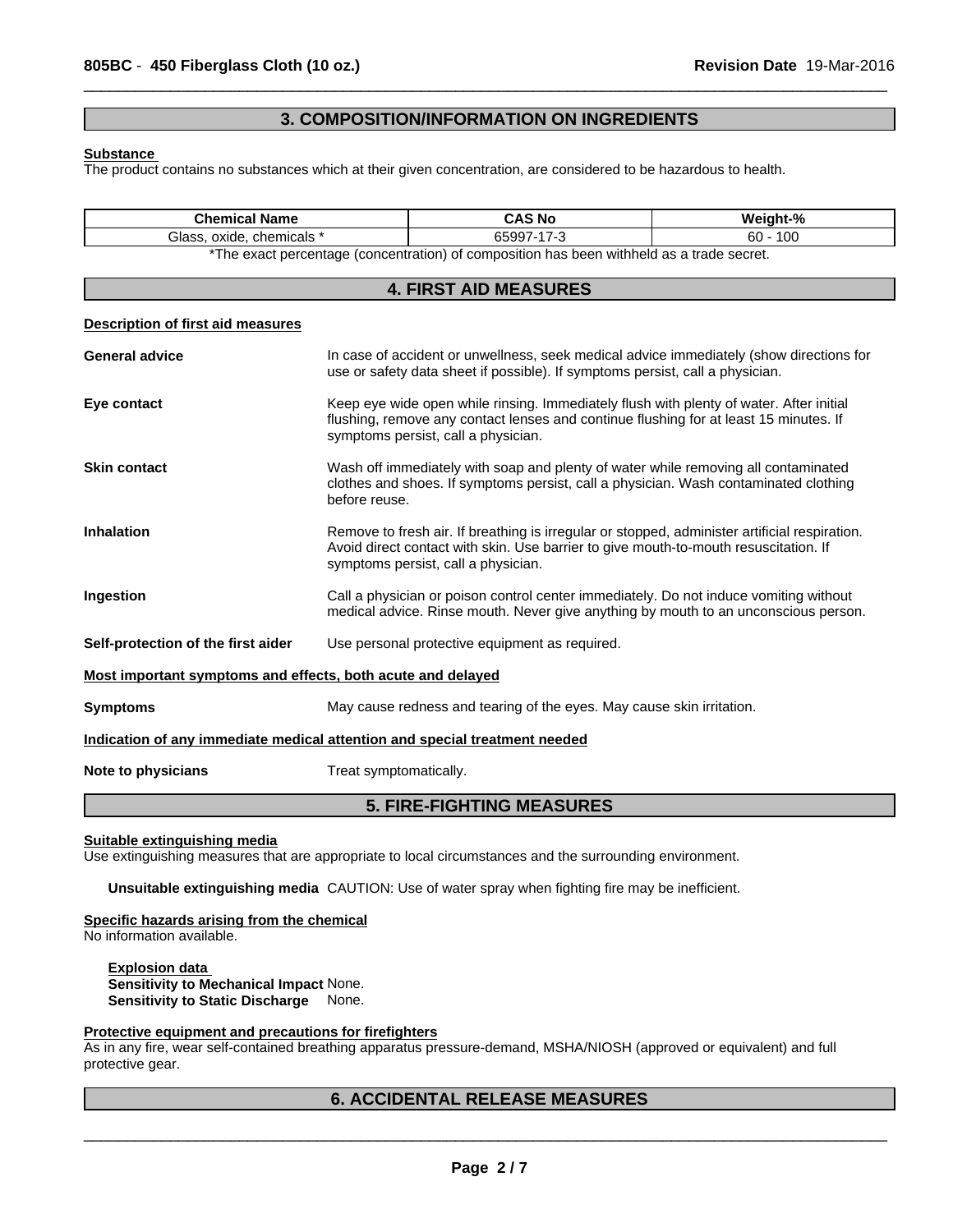|                                                              | Personal precautions, protective equipment and emergency procedures                                                                                                                                             |
|--------------------------------------------------------------|-----------------------------------------------------------------------------------------------------------------------------------------------------------------------------------------------------------------|
| <b>Personal precautions</b>                                  | Avoid contact with eyes and skin. Avoid creating dust.                                                                                                                                                          |
| <b>Environmental precautions</b>                             |                                                                                                                                                                                                                 |
| <b>Environmental precautions</b>                             | No information available.                                                                                                                                                                                       |
| Methods and material for containment and cleaning up         |                                                                                                                                                                                                                 |
| <b>Methods for containment</b>                               | No information available.                                                                                                                                                                                       |
| Methods for cleaning up                                      | Take up mechanically, placing in appropriate containers for disposal.                                                                                                                                           |
|                                                              |                                                                                                                                                                                                                 |
|                                                              | <b>7. HANDLING AND STORAGE</b>                                                                                                                                                                                  |
| <b>Precautions for safe handling</b>                         |                                                                                                                                                                                                                 |
| Advice on safe handling                                      | Avoid contact with skin, eyes or clothing. Use personal protective equipment as required.<br>Handle in accordance with good industrial hygiene and safety practice. Wash contaminated<br>clothing before reuse. |
| Conditions for safe storage, including any incompatibilities |                                                                                                                                                                                                                 |
| <b>Storage Conditions</b>                                    | Store in a dry place. Store in a closed container.                                                                                                                                                              |

 $\overline{\phantom{a}}$  ,  $\overline{\phantom{a}}$  ,  $\overline{\phantom{a}}$  ,  $\overline{\phantom{a}}$  ,  $\overline{\phantom{a}}$  ,  $\overline{\phantom{a}}$  ,  $\overline{\phantom{a}}$  ,  $\overline{\phantom{a}}$  ,  $\overline{\phantom{a}}$  ,  $\overline{\phantom{a}}$  ,  $\overline{\phantom{a}}$  ,  $\overline{\phantom{a}}$  ,  $\overline{\phantom{a}}$  ,  $\overline{\phantom{a}}$  ,  $\overline{\phantom{a}}$  ,  $\overline{\phantom{a}}$ 

# **8. EXPOSURE CONTROLS/PERSONAL PROTECTION**

## **Control parameters**

#### **Exposure Guidelines** .

| <b>Chemical Name</b>    | <b>ACGIH TLV</b>                                      | <b>OSHA PEL</b> | <b>NIOSH IDLH</b> |
|-------------------------|-------------------------------------------------------|-----------------|-------------------|
| Glass, oxide, chemicals | TWA: 1 fiber/cm3 respirable fibers:                   |                 |                   |
| 65997-17-3              | $\left  \right $ length >5 µm, aspect ratio >=3:1, as |                 |                   |
|                         | determined by the membrane filter                     |                 |                   |
|                         | method at 400-450X magnification                      |                 |                   |
|                         | [4-mm objective], using                               |                 |                   |
|                         | phase-contrast illumination                           |                 |                   |
|                         | TWA: 5 $mq/m3$ inhalable fraction                     |                 |                   |

## **Appropriate engineering controls**

| <b>Engineering Controls</b> | Showers              |  |
|-----------------------------|----------------------|--|
|                             | Eyewash stations     |  |
|                             | Ventilation systems. |  |

## **Individual protection measures, such as personal protective equipment**

| <b>Eye/face protection</b>            | Wear safety glasses with side shields (or goggles).                                                                                                                                                                                                                                                                              |
|---------------------------------------|----------------------------------------------------------------------------------------------------------------------------------------------------------------------------------------------------------------------------------------------------------------------------------------------------------------------------------|
| Skin and body protection              | Wear protective gloves and protective clothing.                                                                                                                                                                                                                                                                                  |
| <b>Respiratory protection</b>         | If exposure limits are exceeded or irritation is experienced, NIOSH/MSHA approved<br>respiratory protection should be worn. Positive-pressure supplied air respirators may be<br>required for high airborne contaminant concentrations. Respiratory protection must be<br>provided in accordance with current local regulations. |
| <b>General Hygiene Considerations</b> | Handle in accordance with good industrial hygiene and safety practice.                                                                                                                                                                                                                                                           |

# **9. PHYSICAL AND CHEMICAL PROPERTIES**

## **Information on basic physical and chemical properties**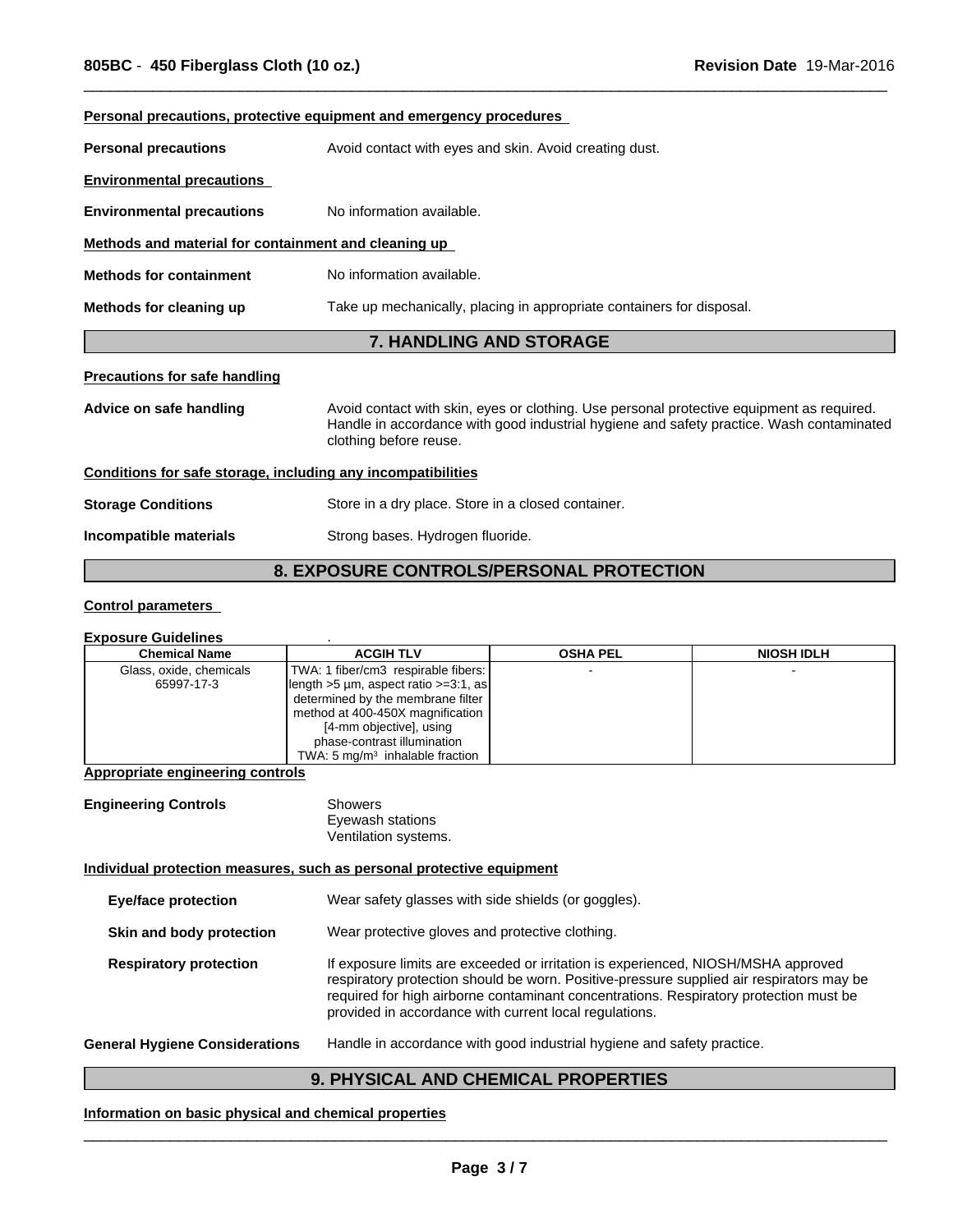| <b>Physical state</b><br>Appearance<br>Color                                    | Solid<br>Reinforced fabric/sheet<br>Off-white or white                                                                                   | Odor<br><b>Odor threshold</b> | None<br>No information available |
|---------------------------------------------------------------------------------|------------------------------------------------------------------------------------------------------------------------------------------|-------------------------------|----------------------------------|
| <b>Property</b><br>pН<br>Melting point / freezing point                         | <b>Values</b><br>Not applicable<br>No information available                                                                              | Remarks • Method              |                                  |
| Boiling point / boiling range                                                   | No information available                                                                                                                 |                               |                                  |
| <b>Flash point</b>                                                              | No information available                                                                                                                 |                               |                                  |
| <b>Evaporation rate</b>                                                         | No information available                                                                                                                 |                               |                                  |
| Flammability (solid, gas)                                                       | No information available                                                                                                                 |                               |                                  |
| <b>Flammability Limit in Air</b>                                                |                                                                                                                                          |                               |                                  |
| <b>Upper flammability limit:</b>                                                | No information available                                                                                                                 |                               |                                  |
| Lower flammability limit:                                                       | No information available                                                                                                                 |                               |                                  |
| Vapor pressure                                                                  | 0                                                                                                                                        | @ 25 °C                       |                                  |
| <b>Vapor density</b>                                                            | No information available                                                                                                                 |                               |                                  |
| <b>Relative density</b>                                                         | >1                                                                                                                                       |                               |                                  |
| <b>Water solubility</b>                                                         | Insoluble in water                                                                                                                       |                               |                                  |
| Solubility in other solvents                                                    | No information available                                                                                                                 |                               |                                  |
| <b>Partition coefficient</b>                                                    | No information available                                                                                                                 |                               |                                  |
| <b>Autoignition temperature</b>                                                 | No information available                                                                                                                 |                               |                                  |
| <b>Decomposition temperature</b>                                                | No information available                                                                                                                 |                               |                                  |
| <b>Kinematic viscosity</b>                                                      | No information available                                                                                                                 |                               |                                  |
| <b>Dynamic viscosity</b>                                                        | No information available                                                                                                                 |                               |                                  |
| <b>Explosive properties</b>                                                     | Not an explosive                                                                                                                         |                               |                                  |
| <b>Oxidizing properties</b>                                                     | Not applicable                                                                                                                           |                               |                                  |
| <b>Other Information</b>                                                        |                                                                                                                                          |                               |                                  |
| Softening point<br><b>Molecular weight</b><br>VOC Content (%)<br><b>Density</b> | No information available<br>No information available<br>No information available<br>No information available<br>No information available |                               |                                  |
| <b>Bulk density</b>                                                             |                                                                                                                                          |                               |                                  |

 $\overline{\phantom{a}}$  ,  $\overline{\phantom{a}}$  ,  $\overline{\phantom{a}}$  ,  $\overline{\phantom{a}}$  ,  $\overline{\phantom{a}}$  ,  $\overline{\phantom{a}}$  ,  $\overline{\phantom{a}}$  ,  $\overline{\phantom{a}}$  ,  $\overline{\phantom{a}}$  ,  $\overline{\phantom{a}}$  ,  $\overline{\phantom{a}}$  ,  $\overline{\phantom{a}}$  ,  $\overline{\phantom{a}}$  ,  $\overline{\phantom{a}}$  ,  $\overline{\phantom{a}}$  ,  $\overline{\phantom{a}}$ 

# **10. STABILITY AND REACTIVITY**

#### **Reactivity**  No data available

**Chemical stability** Stable under recommended storage conditions. **Possibility of Hazardous Reactions** None under normal processing. **Conditions to avoid** Protect from moisture. Avoid dust formation. **Incompatible materials** Strong bases. Hydrogen fluoride. **Hazardous Decomposition Products** None known based on information supplied.

# **11. TOXICOLOGICAL INFORMATION**

## **Information on likely routes of exposure**

## **Product Information**

**Inhalation** May cause irritation.

**Eye contact Contact** Contact with eyes may cause irritation.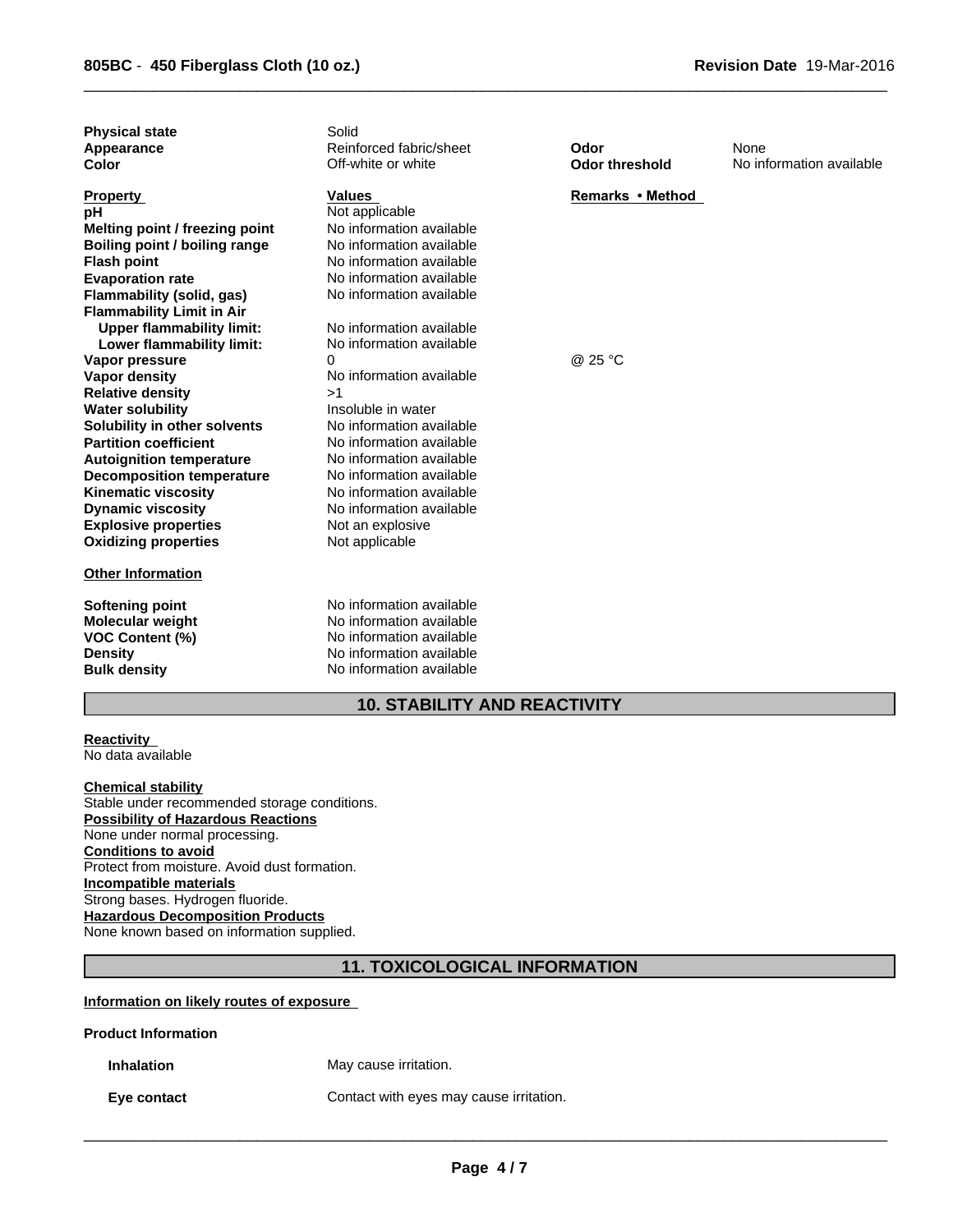**Skin contact Example 2018** Prolonged contact may cause redness and irritation.

**Ingestion** No data available.

## **Information on toxicological effects**

**Symptoms** May cause redness and tearing of the eyes. Coughing and/ or wheezing. May cause skin irritation.

 $\overline{\phantom{a}}$  ,  $\overline{\phantom{a}}$  ,  $\overline{\phantom{a}}$  ,  $\overline{\phantom{a}}$  ,  $\overline{\phantom{a}}$  ,  $\overline{\phantom{a}}$  ,  $\overline{\phantom{a}}$  ,  $\overline{\phantom{a}}$  ,  $\overline{\phantom{a}}$  ,  $\overline{\phantom{a}}$  ,  $\overline{\phantom{a}}$  ,  $\overline{\phantom{a}}$  ,  $\overline{\phantom{a}}$  ,  $\overline{\phantom{a}}$  ,  $\overline{\phantom{a}}$  ,  $\overline{\phantom{a}}$ 

## **Delayed and immediate effects as well as chronic effects from short and long-term exposure**

| <b>Sensitization</b><br>Germ cell mutagenicity<br>Carcinogenicity | No information available.<br>No information available.<br>No information available. |             |            |             |
|-------------------------------------------------------------------|-------------------------------------------------------------------------------------|-------------|------------|-------------|
| <b>Chemical Name</b>                                              | <b>ACGIH</b>                                                                        | <b>IARC</b> | <b>NTP</b> | <b>OSHA</b> |
| Glass, oxide, chemicals<br>  65997-17-3                           |                                                                                     | Group 3     |            |             |
| <b>Reproductive toxicity</b>                                      | No information available.                                                           |             |            |             |
| <b>STOT - single exposure</b>                                     | No information available.                                                           |             |            |             |
| <b>STOT - repeated exposure</b>                                   | No information available.                                                           |             |            |             |
| <b>Aspiration hazard</b>                                          | No information available.                                                           |             |            |             |

#### **Numerical measures of toxicity - Product Information**

# **12. ECOLOGICAL INFORMATION**

#### **Ecotoxicity**

None known

100 % of the mixture consists of components(s) of unknown hazards to the aquatic environment

#### **Persistence and degradability**

No information available.

### **Bioaccumulation**

Bioaccumulative potential.

## **Other adverse effects**

No information available

# **13. DISPOSAL CONSIDERATIONS**

| Waste treatment methods       | Disposal should be in accordance with applicable regional, national and local laws and |
|-------------------------------|----------------------------------------------------------------------------------------|
| Disposal of wastes            | regulations.                                                                           |
| <b>Contaminated packaging</b> | Do not reuse container.                                                                |

# **14. TRANSPORT INFORMATION**

| <b>DOT</b>  | Not regulated |
|-------------|---------------|
| <b>TDG</b>  | Not regulated |
| <b>IATA</b> | Not regulated |
| <b>IMDG</b> | Not regulated |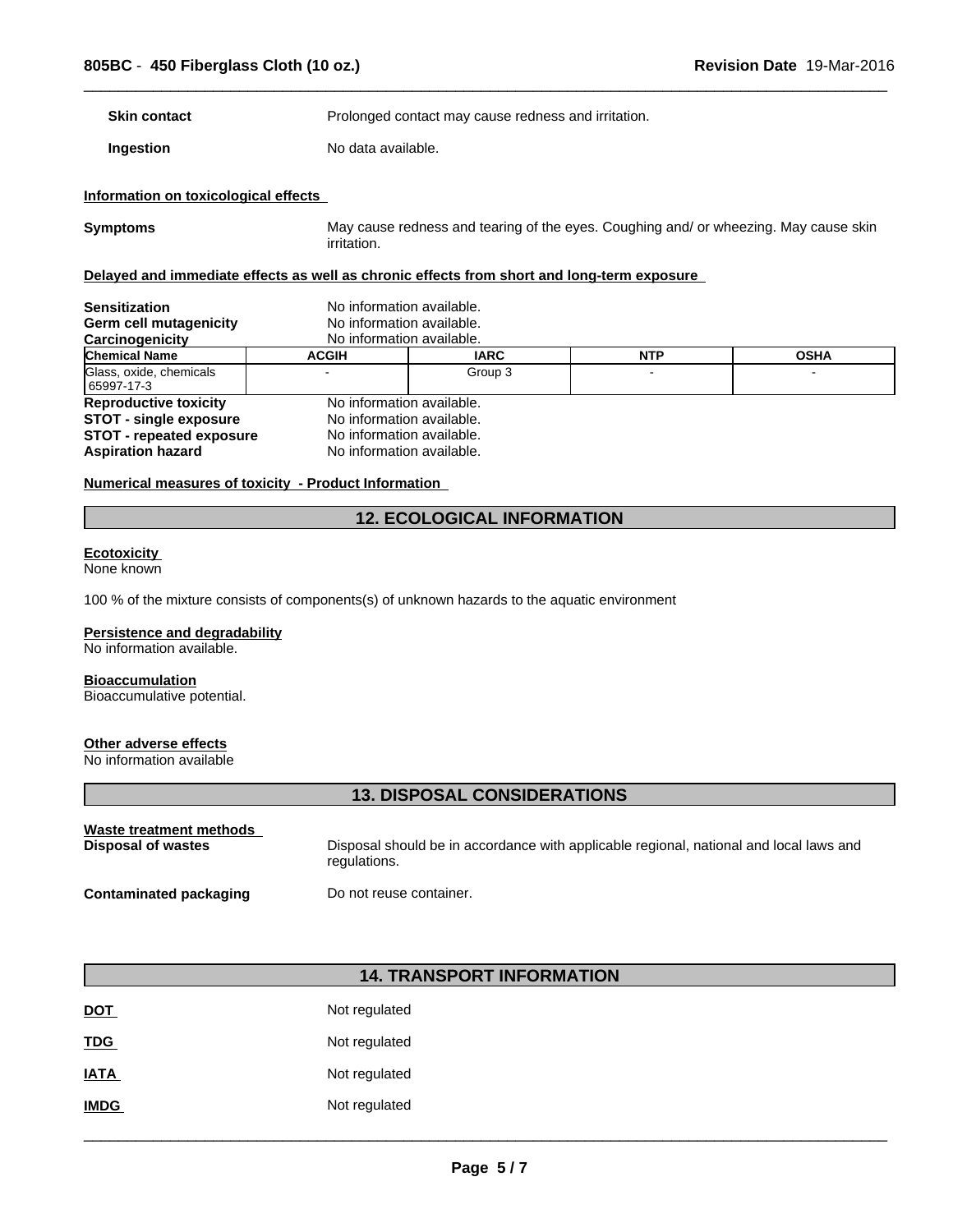# **15. REGULATORY INFORMATION**

 $\overline{\phantom{a}}$  ,  $\overline{\phantom{a}}$  ,  $\overline{\phantom{a}}$  ,  $\overline{\phantom{a}}$  ,  $\overline{\phantom{a}}$  ,  $\overline{\phantom{a}}$  ,  $\overline{\phantom{a}}$  ,  $\overline{\phantom{a}}$  ,  $\overline{\phantom{a}}$  ,  $\overline{\phantom{a}}$  ,  $\overline{\phantom{a}}$  ,  $\overline{\phantom{a}}$  ,  $\overline{\phantom{a}}$  ,  $\overline{\phantom{a}}$  ,  $\overline{\phantom{a}}$  ,  $\overline{\phantom{a}}$ 

| <b>International Inventories</b> |          |  |
|----------------------------------|----------|--|
| <b>TSCA</b>                      | Complies |  |
| <b>DSL/NDSL</b>                  | Complies |  |
| <b>EINECS/ELINCS</b>             | Complies |  |
| <b>IECSC</b>                     | Complies |  |
| <b>KECL</b>                      | Complies |  |
| <b>PICCS</b>                     | Complies |  |
| <b>AICS</b>                      | Complies |  |

**Legend:** 

**TSCA** - United States Toxic Substances Control Act Section 8(b) Inventory **DSL/NDSL** - Canadian Domestic Substances List/Non-Domestic Substances List

**EINECS/ELINCS** - European Inventory of Existing Chemical Substances/European List of Notified Chemical Substances

**ENCS** - Japan Existing and New Chemical Substances

**IECSC** - China Inventory of Existing Chemical Substances

**KECL** - Korean Existing and Evaluated Chemical Substances

**PICCS** - Philippines Inventory of Chemicals and Chemical Substances

**AICS** - Australian Inventory of Chemical Substances

#### **US Federal Regulations**

#### **SARA 313**

Section 313 of Title III of the Superfund Amendments and Reauthorization Act of 1986 (SARA). This product does not contain any chemicals which are subject to the reporting requirements of the Act and Title 40 of the Code of Federal Regulations, Part 372

## **SARA 311/312 Hazard Categories**

| Acute health hazard               | No. |  |
|-----------------------------------|-----|--|
| Chronic Health Hazard             | Nο  |  |
| Fire hazard                       | No. |  |
| Sudden release of pressure hazard | No. |  |
| <b>Reactive Hazard</b>            | N٥  |  |

#### **CWA (Clean Water Act)**

This product does not contain any substances regulated as pollutants pursuant to the Clean Water Act (40 CFR 122.21 and 40 CFR 122.42)

## **CERCLA**

This material, as supplied, contains one or more substances regulated as a hazardous substance under the Comprehensive Environmental Response Compensation and Liability Act (CERCLA) (40 CFR 302)

## **US State Regulations**

## **California Proposition 65**

This product does not contain any Proposition 65 chemicals

#### **U.S. State Right-to-Know Regulations**

#### **U.S. EPA Label Information**

**EPA Pesticide Registration Number** Not applicable

## **16. OTHER INFORMATION, INCLUDING DATE OF PREPARATION OF THE LAST REVISION**

| <b>NFPA</b>              | <b>Health hazards 0</b> | <b>Flammability 0</b> | Instability 0             | <b>Physical and Chemical</b><br><b>Properties -</b> |
|--------------------------|-------------------------|-----------------------|---------------------------|-----------------------------------------------------|
| <b>HMIS</b>              | <b>Health hazards 0</b> | <b>Flammability 0</b> | <b>Physical hazards</b> 0 | Personal protection X                               |
| <b>Issue Date</b>        | 19-Mar-2016             |                       |                           |                                                     |
| <b>Revision Date</b>     | 19-Mar-2016             |                       |                           |                                                     |
| <b>Revision Note</b>     |                         |                       |                           |                                                     |
| No information available |                         |                       |                           |                                                     |